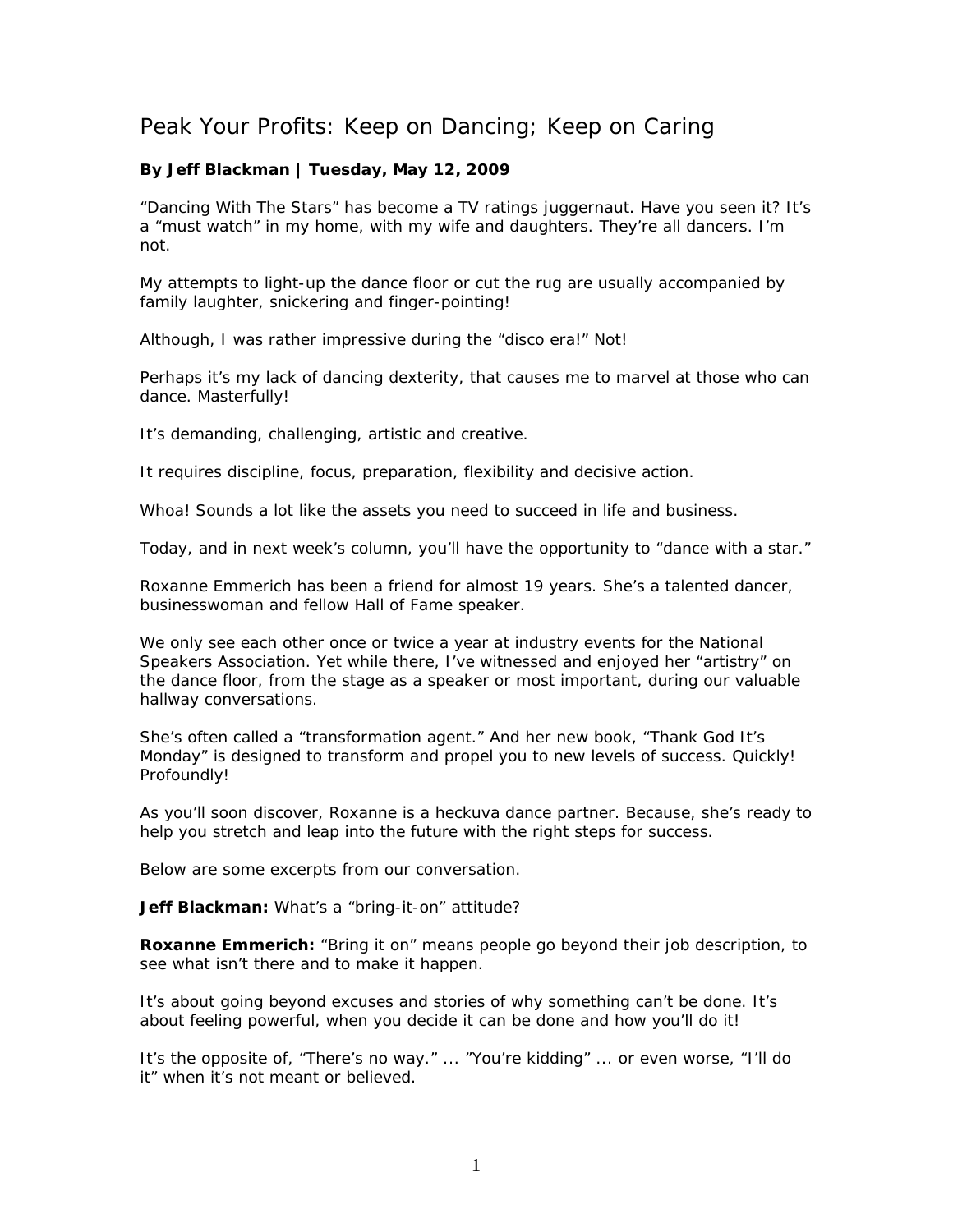"Bring it on" is also about celebrating results. Daily.

Publicly. With tons of hoopla to stimulate more breakthroughs the next day!

**JB:** How do you create it?

**RE:** You let people know their minimum job requirements are their job description. But there's no fun in that. So you let them know we came to work to have a hoot and kick some butt! Assure them, you know at a typical organization, people shoot wildly for mediocrity, but you're not typical. Your organization is about "being powerful" and getting powerful results!

JB: How do you bring "profits and fun" to business, simultaneously?

**RE:** These days, it's hard to bring profits without the fun. When we engage our childlike energy to make work "play," celebrate the successes and lighten the mood, it creates a magnetic marketing impact. Customers say, "I want whatever she's having!" They buy more and tell everyone they know.

When people are having fun, they don't get whiney and feel they were promoted to "Head of the Complaint Department." They resolve problems, instead of create them. Who can afford whiners and complainers during challenging times?

**JB:** What's the "Kick Butt Kick-Off" strategy?

**RE:** It's a one-day significant emotional event where you clean-out the crazy-making beliefs. Like:

- "Things will never get better around here."
- "You can't trust management."
- "The problem is them."
- "Nobody told me, so I'm not responsible."

You replace those old beliefs with new ones:

- "This work is a calling."

- We're getting clear about the mountain we're climbing and we're not stopping until we're to the top."

- "We're unstoppable."
- "We rock!"

- "We'll never tolerate excuses, whining, gossip, and victimhood again!"

- "We're all accountable to call each other tight on those behaviors, instead of waiting for someone else or a manager to do that."